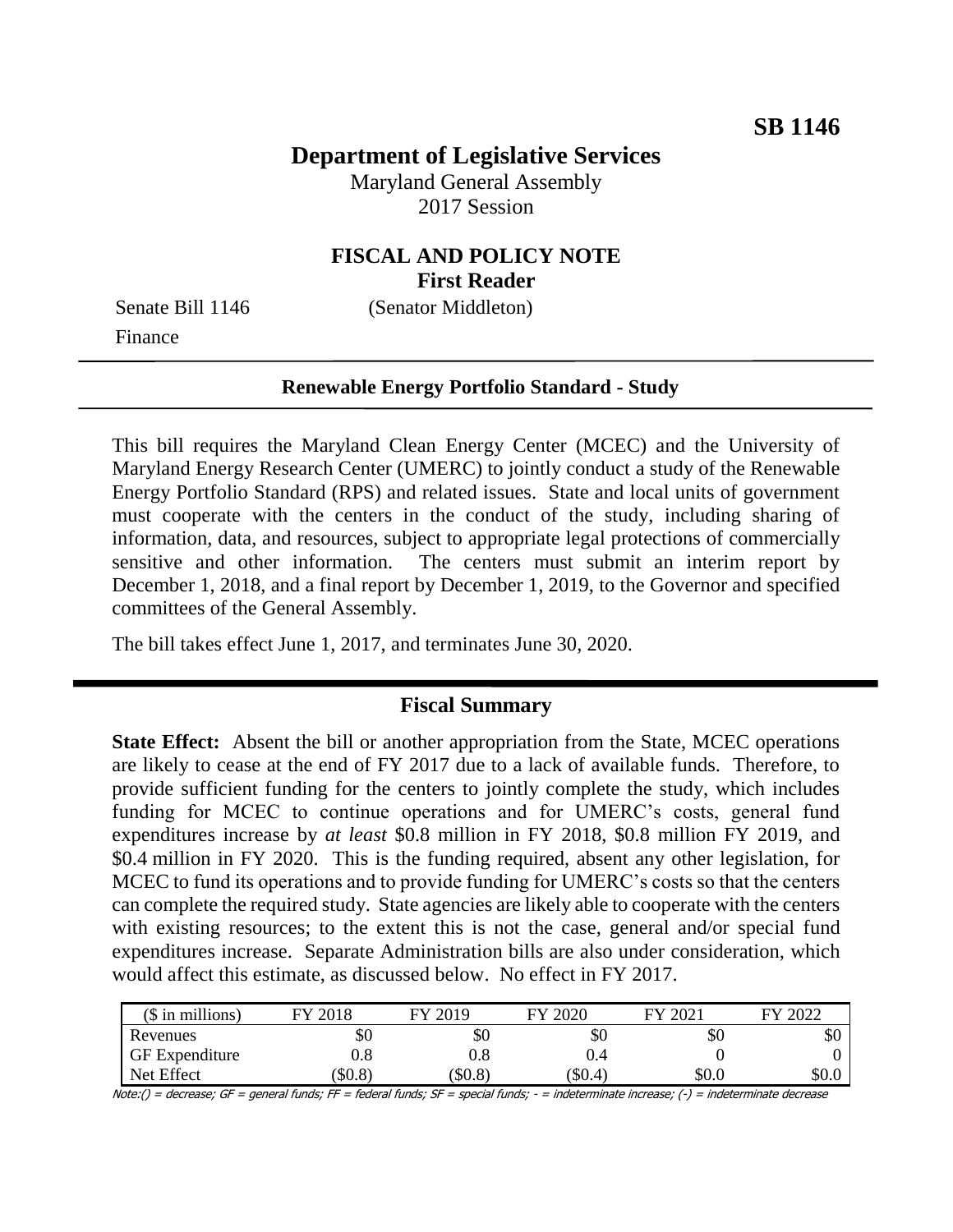**Local Effect:** The bill does not materially affect local government finances or operations.

**Small Business Effect:** None.

# **Analysis**

**Bill Summary:** The study conducted by the centers must be a comprehensive review of the history, implementation, and effectiveness of RPS in relation to the energy policies of the State, including:

- the availability of clean energy at reasonable and affordable rates;
- the economic and environmental impacts of the deployment of renewable energy sources in the State and in surrounding areas;
- the effectiveness of RPS in encouraging development and deployment of renewable energy sources;
- the impact of alterations that have been made in the components of each tier of RPS, the implementation of different specific goals for particular sources, and the effect of different percentages and alternative compliance payment (ACP) scales for energy in the tiers;
- an assessment of alternative models of regulation and market-based tools that may be available or advisable to promote the goals of RPS and the energy policies of the State; and
- the potential to alter or otherwise evolve RPS in order to increase and maintain its effectiveness in promoting the State's energy policies.

Particular subjects to be addressed in the study, among others, include (1) whether RPS is able to meet current and potential future targets without the inclusion of certain technologies; (2) whether the State is likely to meet its existing RPS goals and, if the State were to increase those goals, whether electricity suppliers should expect to find an adequate supply to meet the additional demand for renewable energy credits (RECs); and (3) whether and how energy storage technology and other flexibility resources should be addressed in support of State energy policy.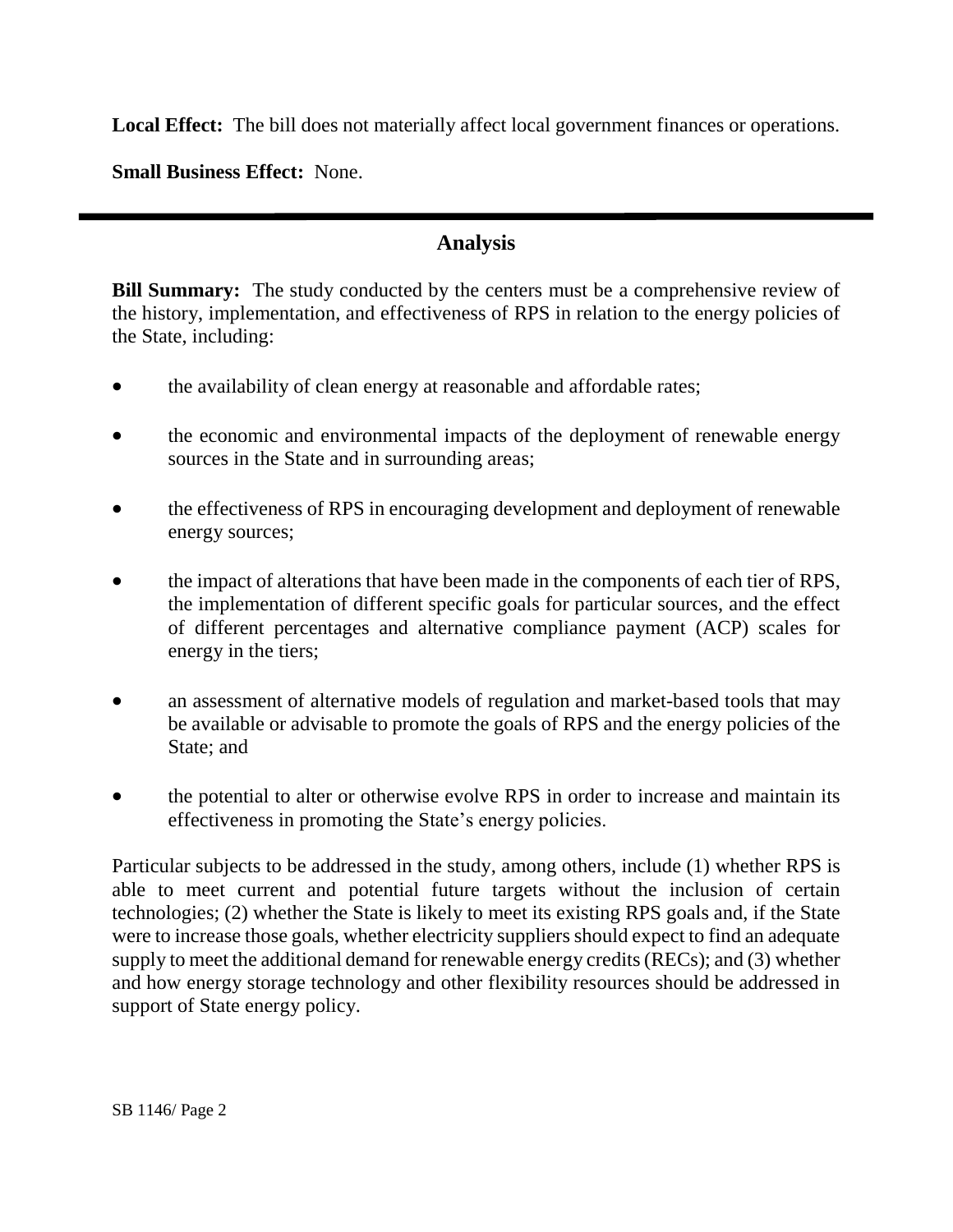# **Current Law/Background:**

### *Renewable Energy Portfolio Standard*

Maryland's RPS was enacted in 2004 to facilitate a gradual transition to renewable sources of energy. It operates on a two-tiered system with carve-outs for solar energy and offshore wind energy and corresponding RECs for each tier. Electric companies (utilities) and other electricity suppliers must submit RECs equal to a percentage specified in statute each year or else pay an ACP equivalent to their shortfall. Over the past few years, the requirements have been met almost entirely through RECs, with negligible reliance on ACPs. The Maryland Energy Administration (MEA) must use ACPs to support new renewable energy sources.

Chapters 1 and 2 of 2017 increased the Tier 1 percentage requirements from 20% by 2022 to 25% by 2020. The solar carve-out, which is included in Tier 1, was likewise increased from 2.0% by 2022 to 2.5% by 2020. The Tier 2 requirement remains constant at 2.5% each year until ending after 2018. In 2017, the requirements are 13.1% for Tier 1 renewable sources, including at least 1.15% from solar energy, and 2.5% from Tier 2 renewable sources.

Tier 1 sources include wind (onshore and offshore); qualifying biomass; methane from anaerobic decomposition of organic materials in a landfill or wastewater treatment plant; geothermal; ocean, including energy from waves, tides, currents, and thermal differences; a fuel cell that produces electricity from specified Tier 1 renewable sources; a small hydroelectric plant of less than 30 megawatts; poultry litter-to-energy; waste-to-energy; refuse-derived fuel; and thermal energy from a thermal biomass system. Tier 1 solar sources include photovoltaic cells and residential solar water-heating systems commissioned in fiscal 2012 or later. Following the transfer of several sources to Tier 1, Tier 2 includes only large hydroelectric power plants.

### *University of Maryland Energy Research Center*

UMERC is an interdisciplinary initiative in the A. James Clark School of Engineering, which also involves faculty from the College of Computer, Mathematical, and Physical Sciences; the College of Agriculture and Natural Resources; and the School of Public Policy. It is one of several research centers at the University of Maryland, College Park (UMCP) campus. The mission of UMERC is to (1) develop energy-efficient and environmentally sustainable technologies and practices; (2) educate the public about energy and environmental technologies; (3) inform the policy debate on issues of sustainable energy and the environment; and (4) improve energy security by developing indigenous and sustainable energy resources and promoting policies with a positive environmental impact. UMERC has approximately 100 affiliated faculty.

SB 1146/ Page 3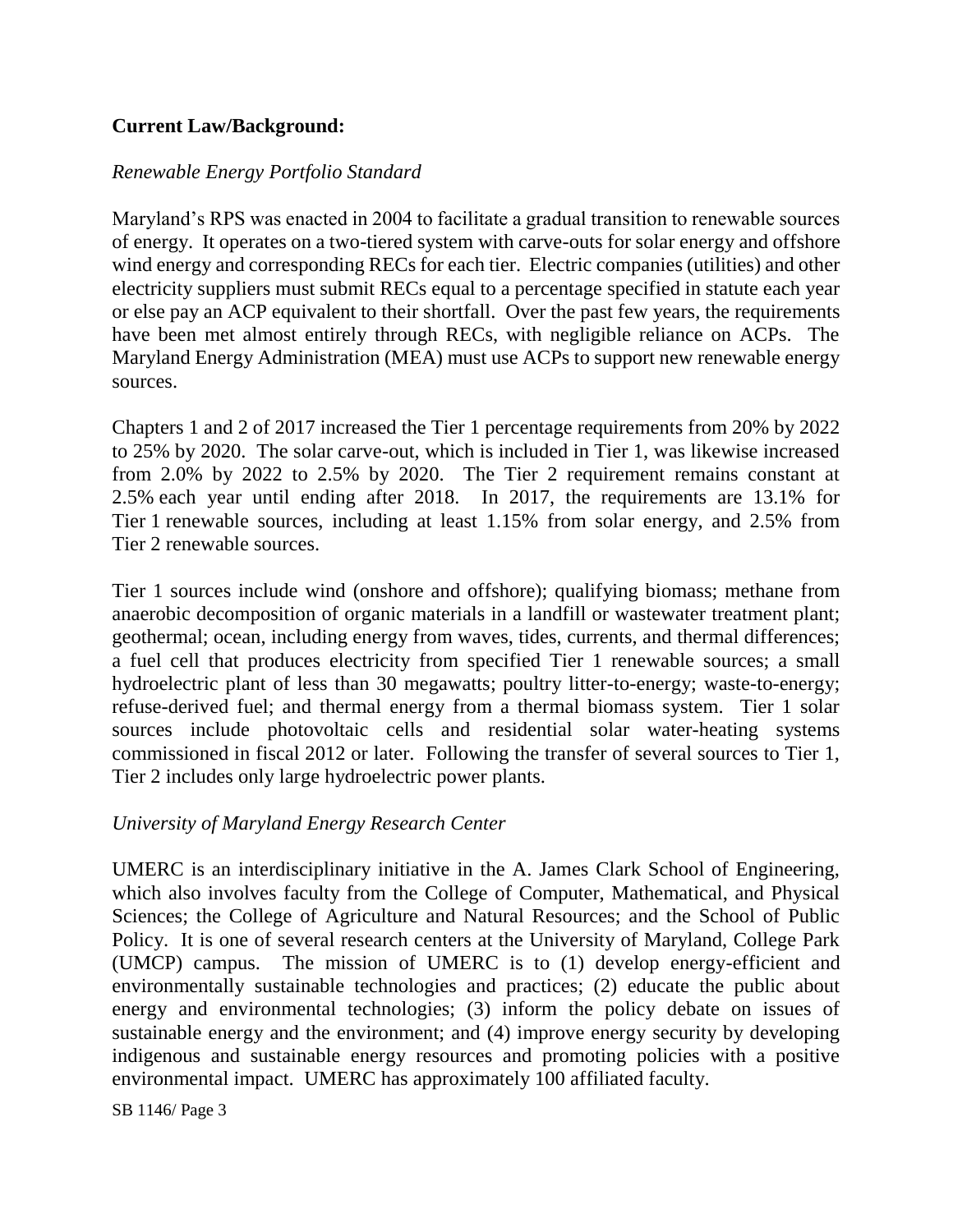### *Administration Legislation to Create the Maryland Energy Innovation Institute*

Senate Bill 313/House Bill 410 are Administration bills that, as introduced, would establish the Maryland Energy Innovation Institute in the A. James Clark School of Engineering at the UMCP campus. The general intent of the bills is to integrate MCEC and the energy research centers at UMCP (and more broadly, at other institutions of higher education across the State) under the general structure of the institute.

The proposed institute is intended to provide centralized services to the research centers, including assistance in seeking additional research funding and providing a dedicated energy policy resource. These centralized services would be funded through the Maryland Energy Innovation Fund (MEIF) created by the bills and also from assessments on participating research centers. The bills require \$1.5 million to be transferred annually to MEIF from the Strategic Energy Investment Fund (SEIF) from fiscal 2018 through 2022. The Governor's proposed fiscal 2018 budget includes a \$1.5 million transfer from SEIF to MEIF; however, the transfer of those special funds is *not* contingent upon the enactment of the Administration's bills.

Chapter 577 of 2016 established a task force to review a variety of issues related to MCEC. The task force did not formally take a position on the Administration bills, but task force members unanimously indicated support for the general concept.

### *Maryland Clean Energy Center Funding Sustainability*

MCEC was established as a nonbudgeted entity. Chapter 137 did not establish a funding mechanism for MCEC for either start-up costs or ongoing activities. MCEC has the ability to charge fees for the programs that it offers and receives revenue or could potentially receive revenue from several of its programs.

Due to limited activity and the new nature of some of these programs, revenue from these sources has been limited. MCEC has operated with an operating loss from fiscal 2013 through 2016 and, in three of those four years, had operating revenue of less than \$300,000.

The fiscal 2017 budget bill restricted \$3.3 million of funding from MEA's budget to be used as a grant to MCEC for operating support and assistance. This grant would have provided funding for both administrative activities and additional programmatic activities. These funds are not being released by the Governor. However, MEA has agreed to provide a smaller grant (totaling \$485,000) to MCEC to allow the entity to continue operations through the fiscal year, while future funding options are under discussion.

**State Expenditures:** Absent another appropriation from the State, MCEC operations are likely to cease at the end of fiscal 2017 due to a lack of available funds. As noted above,

SB 1146/ Page 4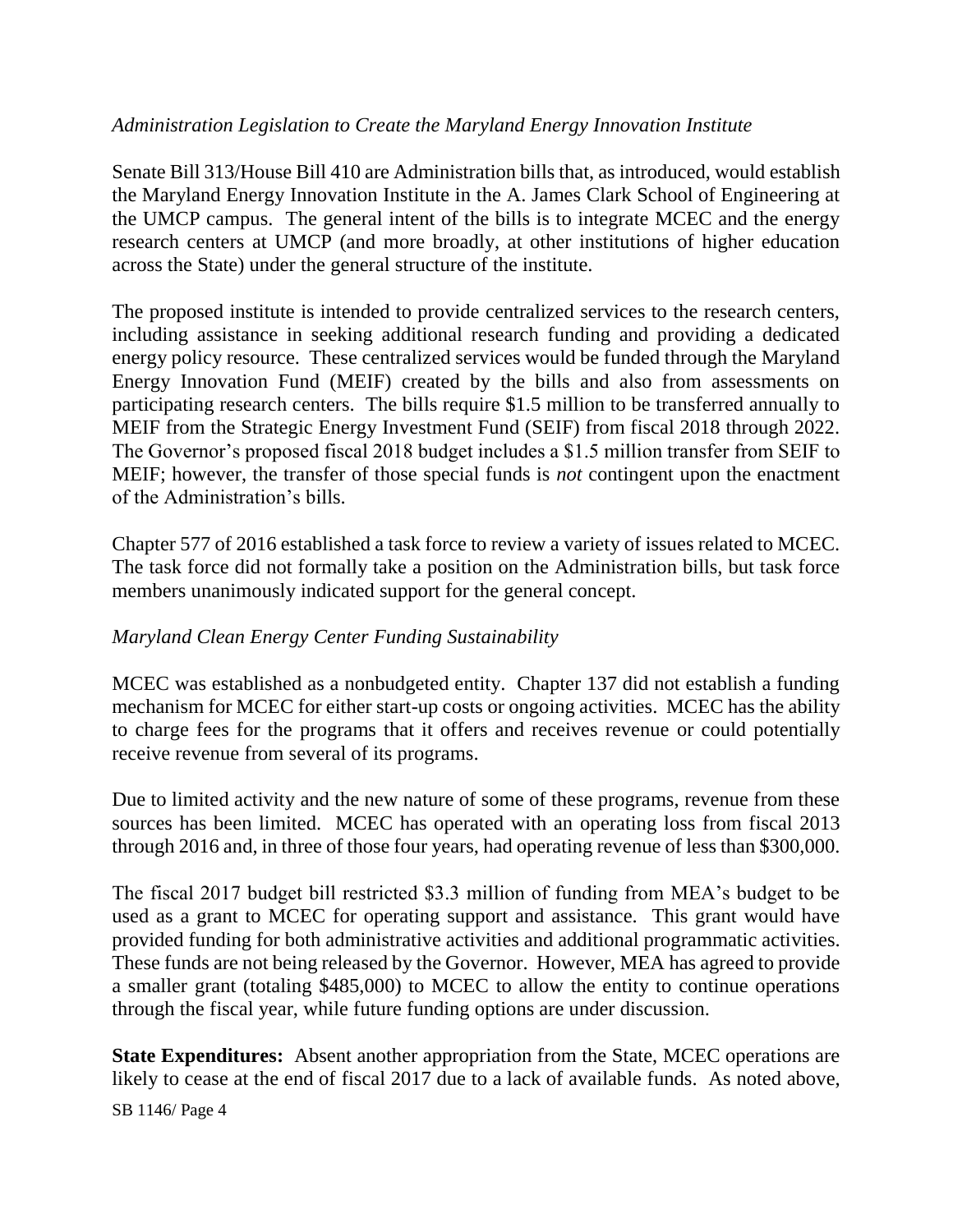MCEC is receiving \$485,000 in operating support from MEA in fiscal 2017. This provides the minimum amount of funding necessary for MCEC operations to continue through fiscal 2017.

Therefore, to provide sufficient funding for the centers to jointly complete the study, which includes funding for MCEC to continue operations and for UMERC's costs, general fund expenditures increase by *at least* \$0.8 million in fiscal 2018, *at least* \$0.8 million in fiscal 2019, and *at least* \$0.4 million in fiscal 2020. This is the funding required, absent any other legislation, for MCEC to fund its operations and to provide funding for UMERC's costs so that the centers can complete the study required by the bill.

This estimate assumes that at least \$500,000 in operating support is provided annually to MCEC in fiscal 2018 and 2019, and a prorated amount in fiscal 2020. It also assumes that \$300,000 is provided to UMERC in fiscal 2018 and in fiscal 2019, and \$100,000 is provided in fiscal 2020 to pay for UMERC's costs associated with the study. This estimate also assumes that there is no effect in fiscal 2017, despite the bill's June 1, 2017 effective date.

State agencies are likely able to cooperate with the centers with existing resources. To the extent this is not the case, general and/or special fund expenditures for State agencies increase. For example, the Power Plant Research Program at the Department of Natural Resources indicates that its special fund expenditures increase if the program were required to update recently published work, conduct new modeling/assessments, and draft and/or review sections of the report.

**Additional Comments:** As discussed above, if Senate Bill 313/House Bill 410 were to pass in roughly their current form, they would provide \$1.5 million annually to a new special fund, MEIF, from fiscal 2018 through 2022. While those bills also include a study and related reporting requirement, a portion of the funding would also be available for authorized uses by MCEC and the Maryland Energy Innovation Institute (which would include UMERC).

If MCEC receives sufficient funding to continue its operations through the passage of Senate Bill 313/House Bill 410, the centers are capable of conducting the joint study without the need for additional operating support for MCEC. Other costs associated with the study would remain and need to be funded for the centers to complete the study. If these costs were to be funded through MEIF, overall State expenditures would remain unchanged, but a substantial portion of available MEIF funds would be unavailable for other purposes.

The Department of Legislative Services notes that the bill is one of three bills that require studies by MCEC. If all three studies must be completed concurrently, the combined costs

SB 1146/ Page 5